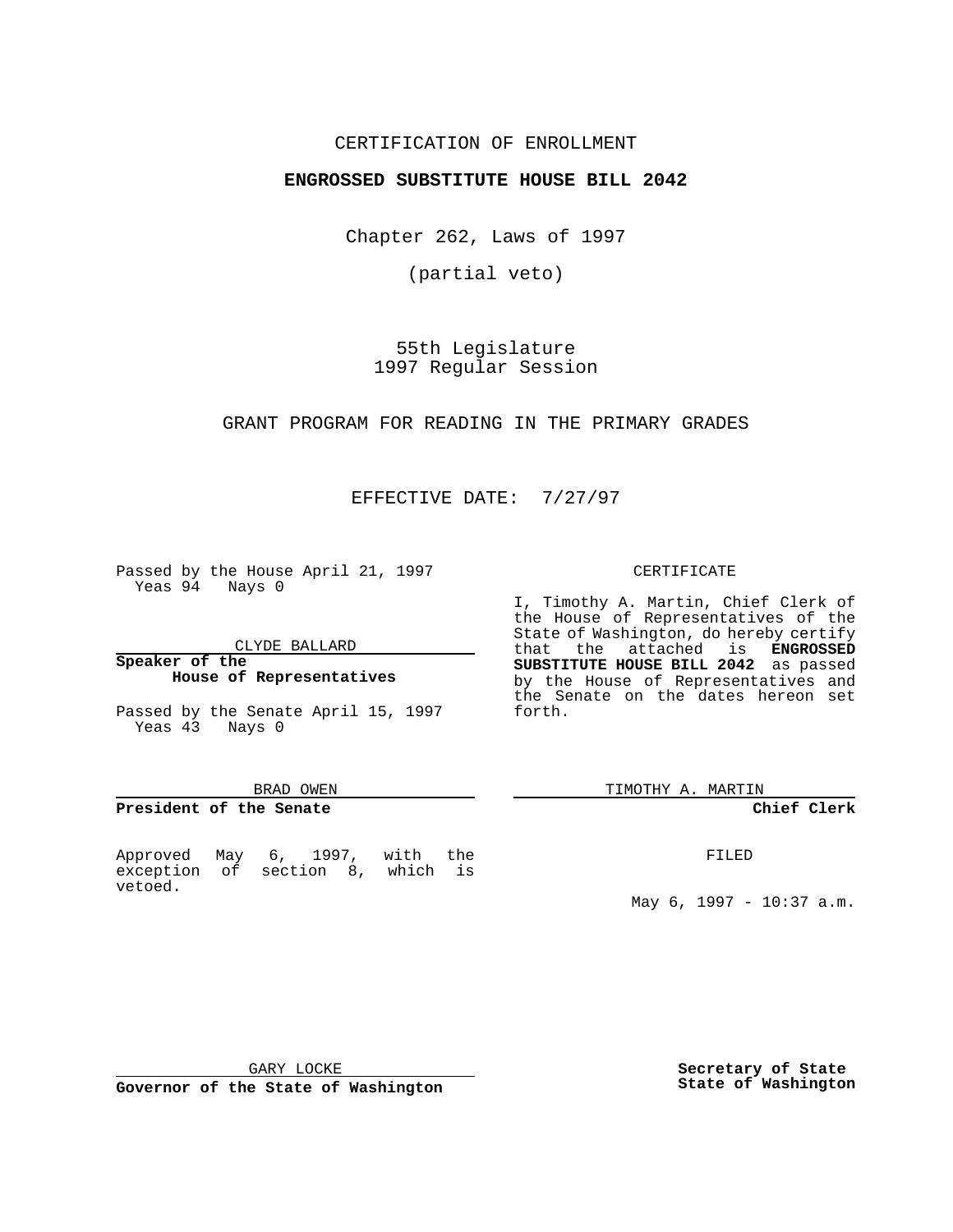# **ENGROSSED SUBSTITUTE HOUSE BILL 2042** \_\_\_\_\_\_\_\_\_\_\_\_\_\_\_\_\_\_\_\_\_\_\_\_\_\_\_\_\_\_\_\_\_\_\_\_\_\_\_\_\_\_\_\_\_\_\_

\_\_\_\_\_\_\_\_\_\_\_\_\_\_\_\_\_\_\_\_\_\_\_\_\_\_\_\_\_\_\_\_\_\_\_\_\_\_\_\_\_\_\_\_\_\_\_

## AS AMENDED BY THE SENATE

Passed Legislature - 1997 Regular Session

# **State of Washington 55th Legislature 1997 Regular Session**

**By** House Committee on Education (originally sponsored by Representatives Johnson, Talcott and Hickel)

Read first time 03/05/97.

 AN ACT Relating to reading in the primary grades; amending RCW 28A.230.190; adding new sections to chapter 28A.300 RCW; creating new sections; repealing RCW 28A.630.886; and declaring an emergency.

BE IT ENACTED BY THE LEGISLATURE OF THE STATE OF WASHINGTON:

 NEW SECTION. **Sec. 1.** The legislature acknowledges the definition of reading as "Reading is the process of constructing meaning from written text. It is the complex skill requiring the coordination of a number of interrelated sources of information." Marilyn Adams, Becoming <sup>a</sup> Nation of Readers 7. The legislature also acknowledges the role that reading accuracy and fluency plays in the comprehension of text. The legislature finds that one way to determine if a child's inability to read is problematic is to compare the child's reading fluency and accuracy skills with that of other children. To accomplish this objective, the legislature finds that assessments that test students' reading fluency and accuracy skills must be scientifically valid and reliable. The legislature further finds that early identification of students with potential reading difficulties can provide valuable information to parents, teachers, and school administrators. The legislature finds that assessment of second grade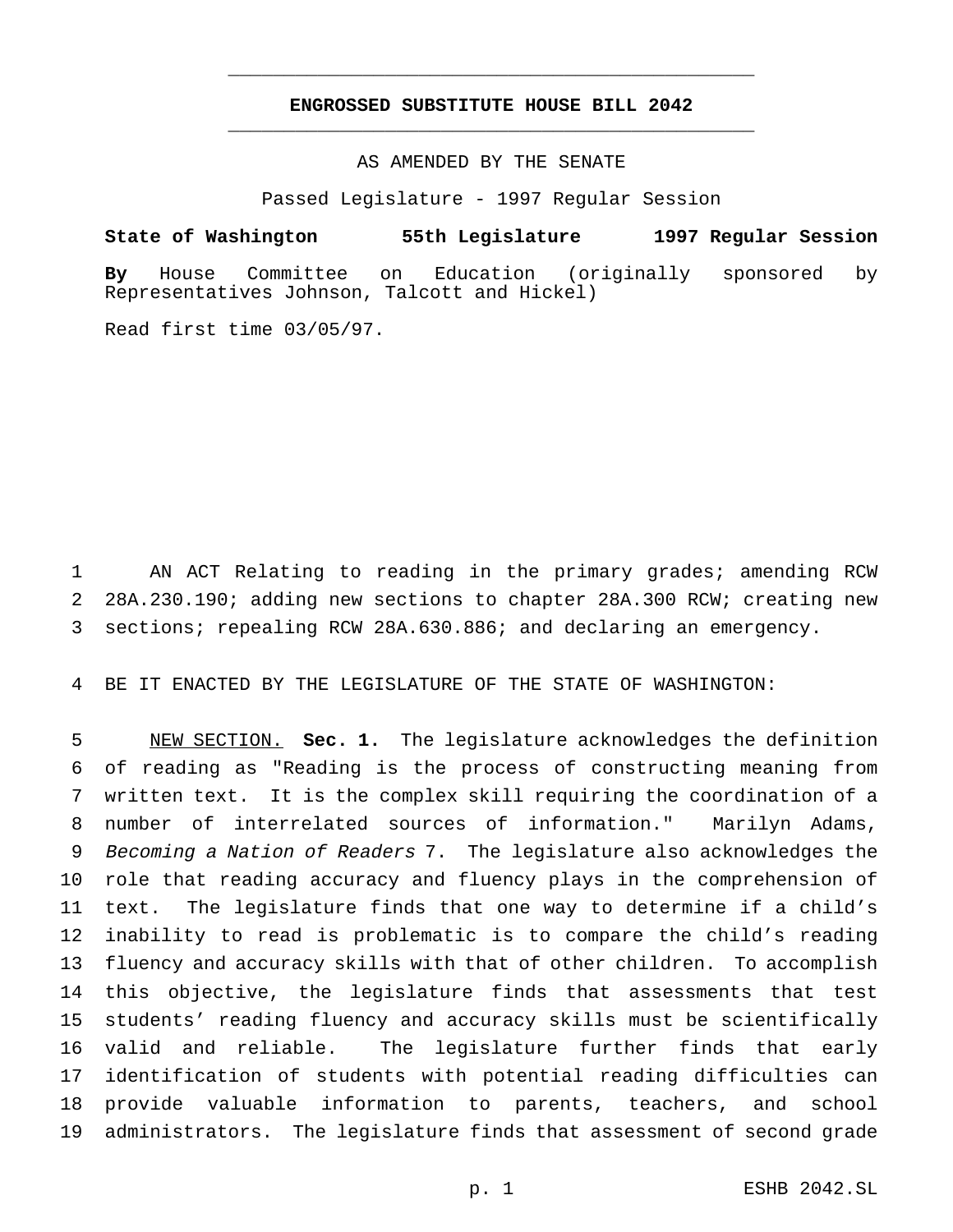students' reading fluency and accuracy skills can assist teachers in planning and implementing a reading curriculum that addresses students' deficiencies in reading.

 NEW SECTION. **Sec. 2.** A new section is added to chapter 28A.300 RCW to read as follows:

 (1) The superintendent of public instruction shall identify a collection of tests that can be used to measure second grade reading accuracy and fluency skills. The purpose of the second grade reading test is to provide information to parents, teachers, and school administrators on the level of acquisition of reading accuracy and fluency skills of each student at the beginning of second grade. Each of the tests in the collection must:

 (a) Provide a reliable and valid measure of student's reading 14 accuracy and fluency skills;

(b) Be able to be individually administered;

 (c) Have been approved by a panel of nationally recognized professionals in the area of beginning reading, whose work has been published in peer-reviewed education research journals, and professionals in the area of measurement and assessment; and

 (d) Assess student skills in recognition of letter sounds, phonemic awareness, word recognition, and reading connected text. Text used for the test of fluency must be ordered in relation to difficulty.

 (2) The superintendent of public instruction shall select tests for use by schools and school districts participating in pilot projects under section 3 of this act during the 1997-98 school year. The final collection must be selected by June 30, 1998.

 (3) The superintendent of public instruction shall develop a per- pupil cost for each of the tests in the collection that details the costs for booklets, scoring services, and training required to reliably administer the test. To the extent funds are appropriated, the superintendent of public instruction shall pay for booklets or other testing material, scoring services, and training required to administer the test.

 NEW SECTION. **Sec. 3.** A new section is added to chapter 28A.300 RCW to read as follows:

 (1) The superintendent of public instruction shall create a pilot project to identify which second grade reading tests selected under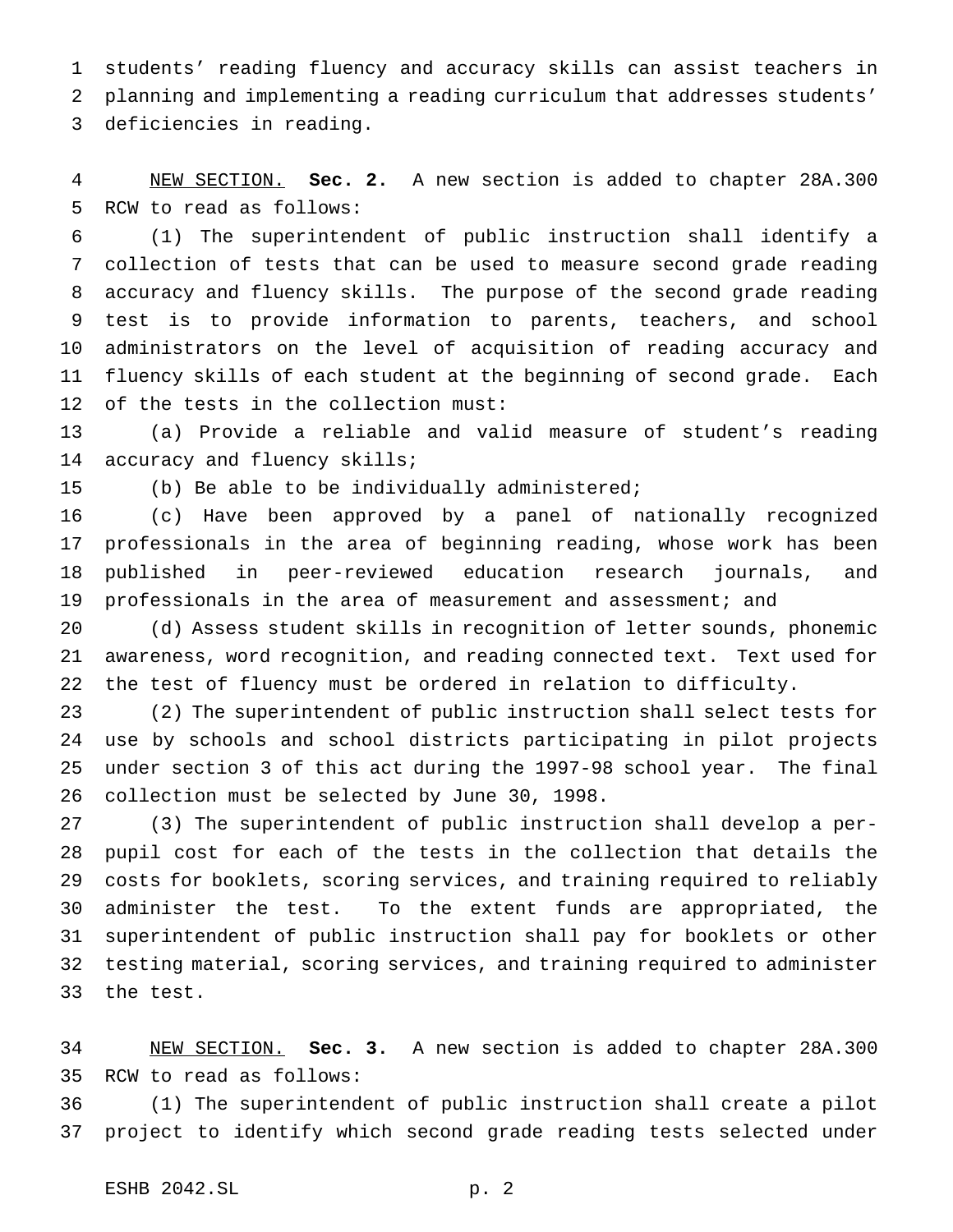section 2 of this act will be included in the final collection of tests that must be available by June 30, 1998.

 (2) Schools and school districts may voluntarily participate in the second grade reading test pilot projects in the 1997-98 school year. Schools and school districts voluntarily participating in the pilot project test are not required to have the results available by the fall parent-teacher conference.

 (3)(a) Starting in the 1998-99 school year, school districts must select a test from the collection adopted by the superintendent of public instruction. Selection must be at the entire school district level and must remain in place at that school district for at least three years.

 (b) Students who score substantially below grade level when tested in the fall shall be tested at least one more time during the second grade. Test performance deemed to be "substantially below grade level" is to be determined for each test in the collection by the superintendent of public instruction during the pilot year of 1997-98. (c) If a student, while taking the test, reaches a point at which the student's performance will be considered "substantially below grade level" regardless of the student's performance on the remainder of the test, the test may be discontinued.

 (d) Each school must have the test results available by the fall parent-teacher conference. Schools must notify parents about the second grade reading test during the conferences, inform the parents of their students' performance on the test, identify actions the school intends to take to improve the child's reading skills, and provide parents with strategies to help the parents improve their child's score.

 NEW SECTION. **Sec. 4.** A new section is added to chapter 28A.300 RCW to read as follows:

 (1) The superintendent of public instruction shall establish a primary grade reading grant program. The purpose of the grant program is to enhance teachers' skills in using teaching methods that have proven results gathered through quantitative research and to assist students in beginning reading.

 (2) Schools and school districts may apply for primary grade reading grants. To qualify for a grant, the grant proposal shall provide that the grantee must: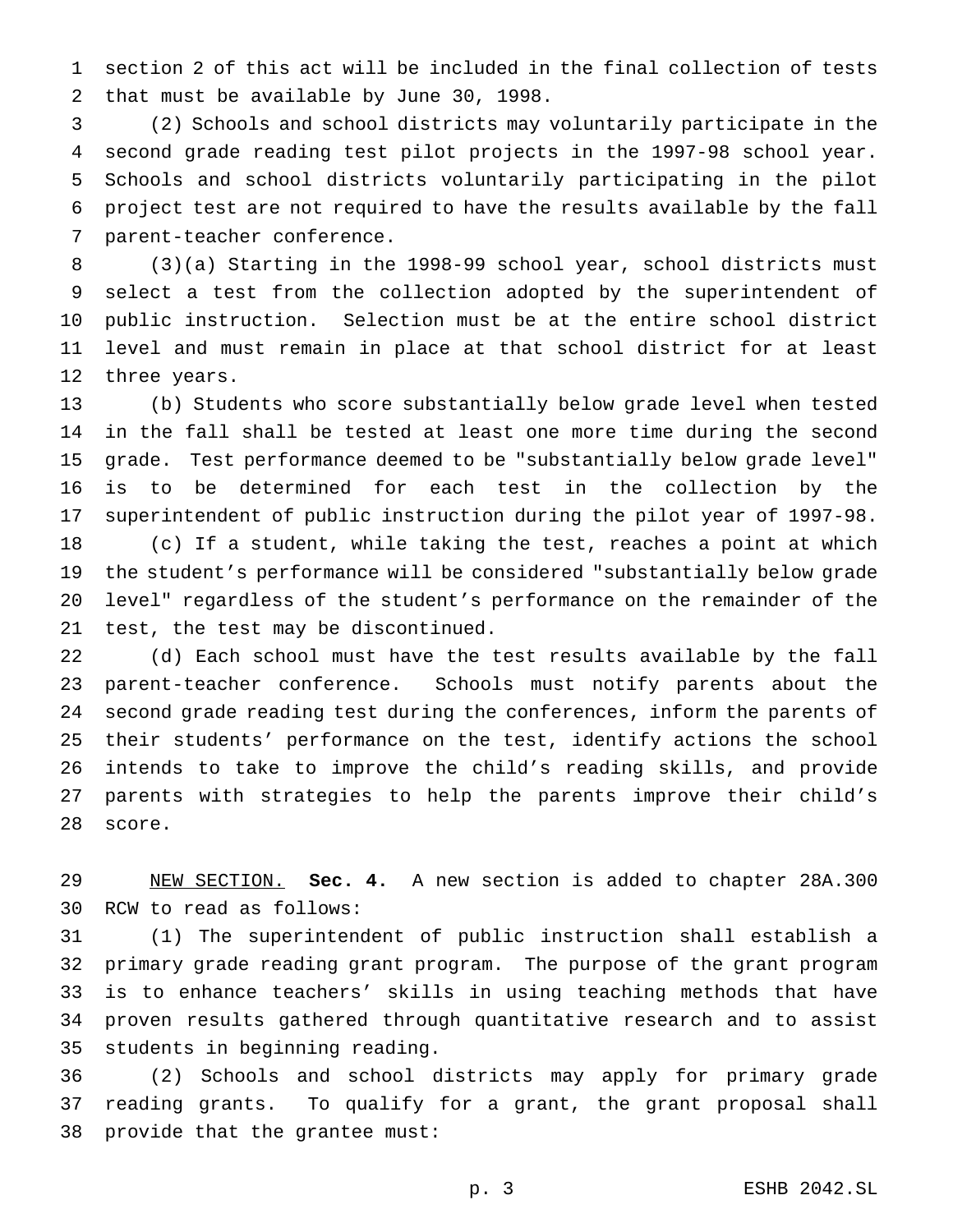(a) Document that the instructional model the grantee intends to implement, including teaching methods and instructional materials, is based on results validated by quantitative methods;

 (b) Agree to work with the independent contractor identified under subsection (3) of this section to determine the effectiveness of the instructional model selected and the effectiveness of the staff development provided to implement the selected model; and

 (c) Provide evidence of a significant number of students who are not achieving at grade level.

 To the extent funds are appropriated, the superintendent of public instruction shall make initial grants available by September 1, 1997, for schools and school districts voluntarily participating in pilot projects under section 3 of this act. Subject to available funding, additional applications may be submitted to the superintendent of public instruction by September 1, 1998, and by September 1st in subsequent years. Grants will be awarded for two years.

 (3) The superintendent of public instruction shall contract with an independent contractor who has experience in program evaluation and quantitative methods to evaluate the impact of the grant activities on students' reading skills and the effectiveness of the staff development provided to teachers to implement the instructional model selected by the grantee. Five percent of the funds awarded for grants shall be set aside for the purpose of the grant evaluation conducted by the independent contractor.

 (4) The superintendent of public instruction shall submit biennially to the legislature and the governor a report on the primary grade reading grant program. The first report must be submitted not later than December 1, 1999, and each succeeding report must be submitted not later than December 1st of each odd-numbered year. Reports must include information on how the schools and school districts used the grant money, the instructional models used, how they were implemented, and the findings of the independent contractor.

 (5) The superintendent of public instruction shall disseminate information to the school districts five years after the beginning of the grant program regarding the results of the effectiveness of the instructional models and implementation strategies.

 (6) Funding under this section shall not become part of the state's basic program of education obligation as set forth under Article IX of the state Constitution.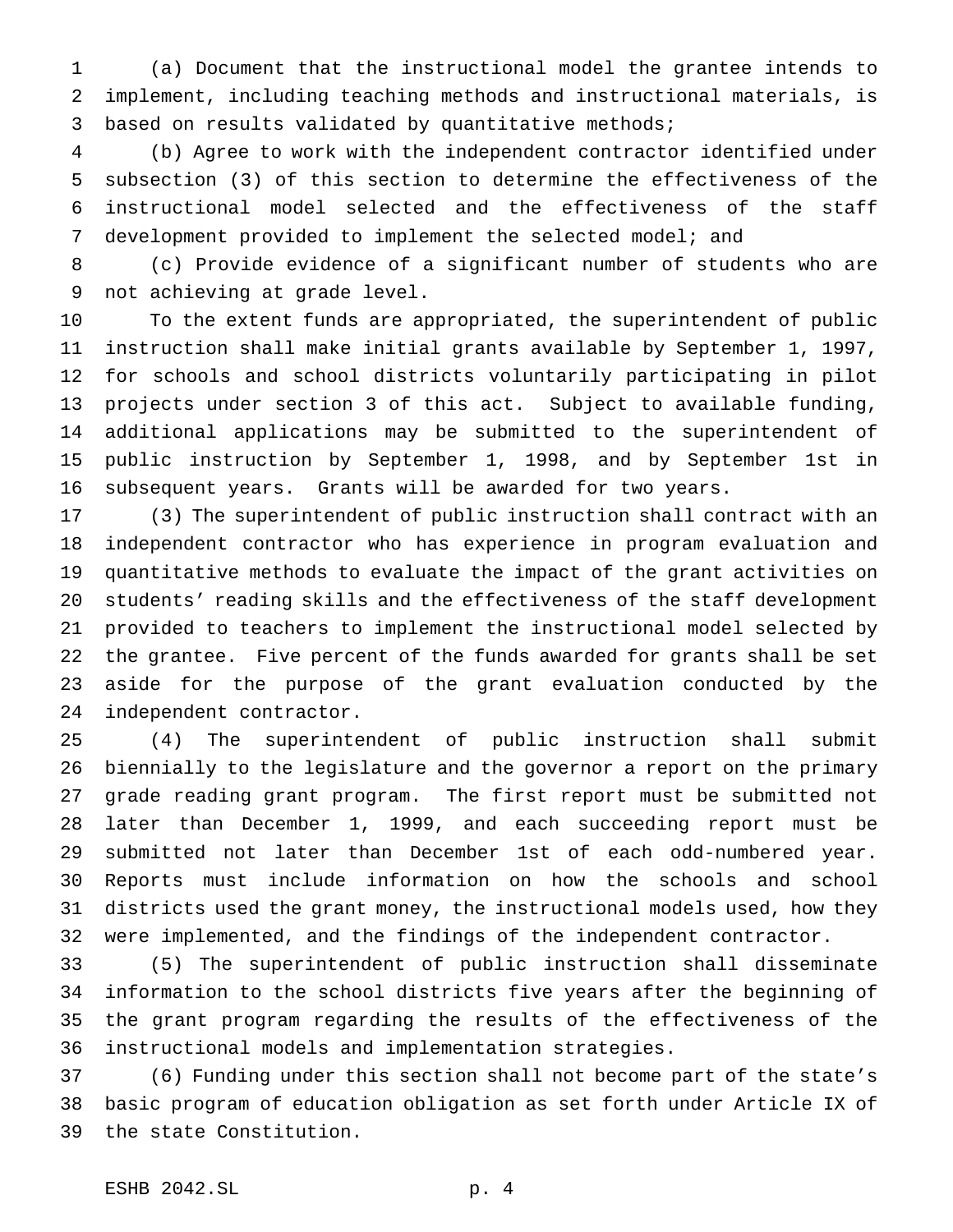**Sec. 5.** RCW 28A.230.190 and 1990 c 101 s 6 are each amended to read as follows:

 (1) Every school district is encouraged to test pupils in grade two by an assessment device designed or selected by the school district. This test shall be used to help teachers in identifying those pupils in need of assistance in the skills of reading, writing, mathematics, and language arts. The test results are not to be compiled by the superintendent of public instruction, but are only to be used by the local school district. School districts shall test students for second grade reading accuracy and fluency skills starting in the 1998-99 11 school year as provided in section 3 of this act.

 (2) The superintendent of public instruction shall prepare and conduct, with the assistance of school districts, a standardized achievement test to be given annually to all pupils in grade four. The test shall assess students' skill in reading, mathematics, and language arts and shall focus upon appropriate input variables. Results of such tests shall be compiled by the superintendent of public instruction, who shall make those results available annually to the legislature, to all local school districts and subsequently to parents of those children tested. The results shall allow parents to ascertain the achievement levels and input variables of their children as compared with the other students within the district, the state and, if applicable, the nation.

 (3) The superintendent of public instruction shall report annually to the legislature on the achievement levels of students in grade four.

 NEW SECTION. **Sec. 6.** RCW 28A.630.886 and 1995 c 303 s 2 are each repealed.

 NEW SECTION. **Sec. 7.** A new section is added to chapter 28A.300 RCW to read as follows:

 (1) The superintendent of public instruction may use up to one percent of the appropriated funds for administration of the primary grade reading grant program established in chapter . . ., Laws of 1997 (this act).

 (2) The superintendent of public instruction shall adopt timelines and rules as necessary under chapter 34.05 RCW to administer the primary reading grant program in section 2 of this act.